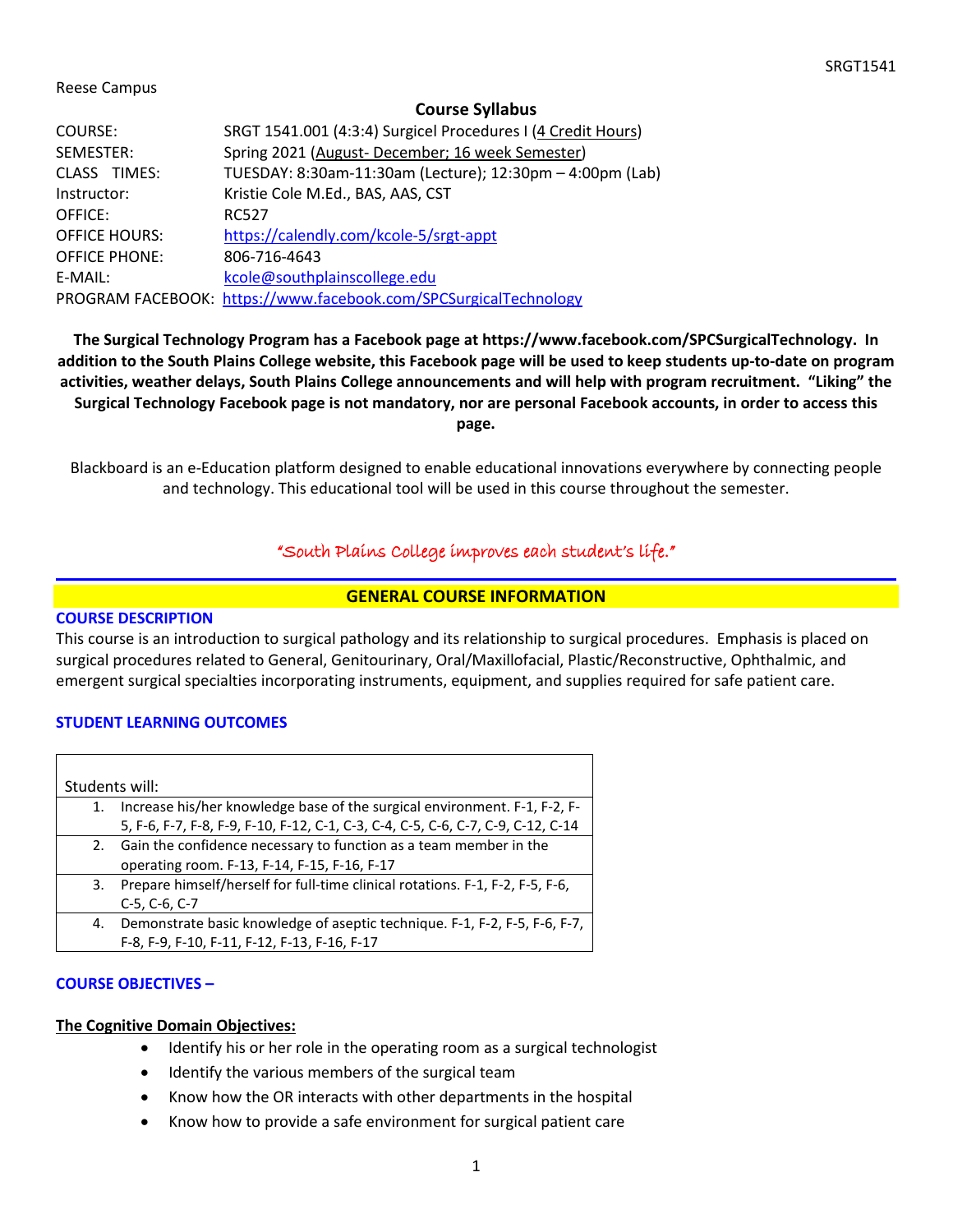- Know and understand infection control
- Identify anatomical structures of the human body
- Identify medications and their uses in surgery
- Distinguish among sterile, non-sterile, and aseptic
- Describe the process to perform sponge, needle, instrument, and sharp counts correctly
- Describe safe techniques for handling tissues
- Describe basic parts of the laser chamber
- List the components of a robotic surgical system
- Identify basic laboratory tests and indications
- List specific abdominal incisions
- List the different types of hernias
- Identify the structure of the heart
- List various restrictions related to operating room attire
- List the principles of aseptic technique

#### **The Psychomotor Domain Objectives:**

- Apply theory to practice in lab and Clinical settings
- Identify and utilize basic surgical instrumentation along with OR equipment
- Care for surgical instruments properly
- Assist in positioning and draping the surgical patient
- Practice the rules of aseptic technique
- Demonstrate the surgical hand scrub correctly
- Demonstrate aseptic technique for donning gown and gloves
- Demonstrate proper technique for donning sterile gloves using open glove technique
- Demonstrate the correct set up for a surgical case
- Demonstrate methods of opening surgical supplies correctly
- Identify and demonstrate safety precautions followed in laser surgery
- Demonstrate how to set up and maintain the endoscopic light source
- Describe the basic set up for endoscopic instruments
- Demonstrate the proper care for endoscopic instruments and equipment
- Locate the anatomy involved in inguinal hernias
- Demonstrate the set up for a breast biopsy
- Demonstrate proper draping of the patient for perineal surgery
- Demonstrate proper operating room attire
- List the rules of aseptic technique
- Demonstrate the surgical hand scrub correctly
- Demonstrate removing gown and gloves using aseptic technique
- Demonstrate removal of contaminated gloves from another person

#### **The Affective Domain Objectives:**

- Determine moral, ethical, and legal responsibilities
- Discuss the rationale for practicing aseptic technique
- Discuss surgical conscience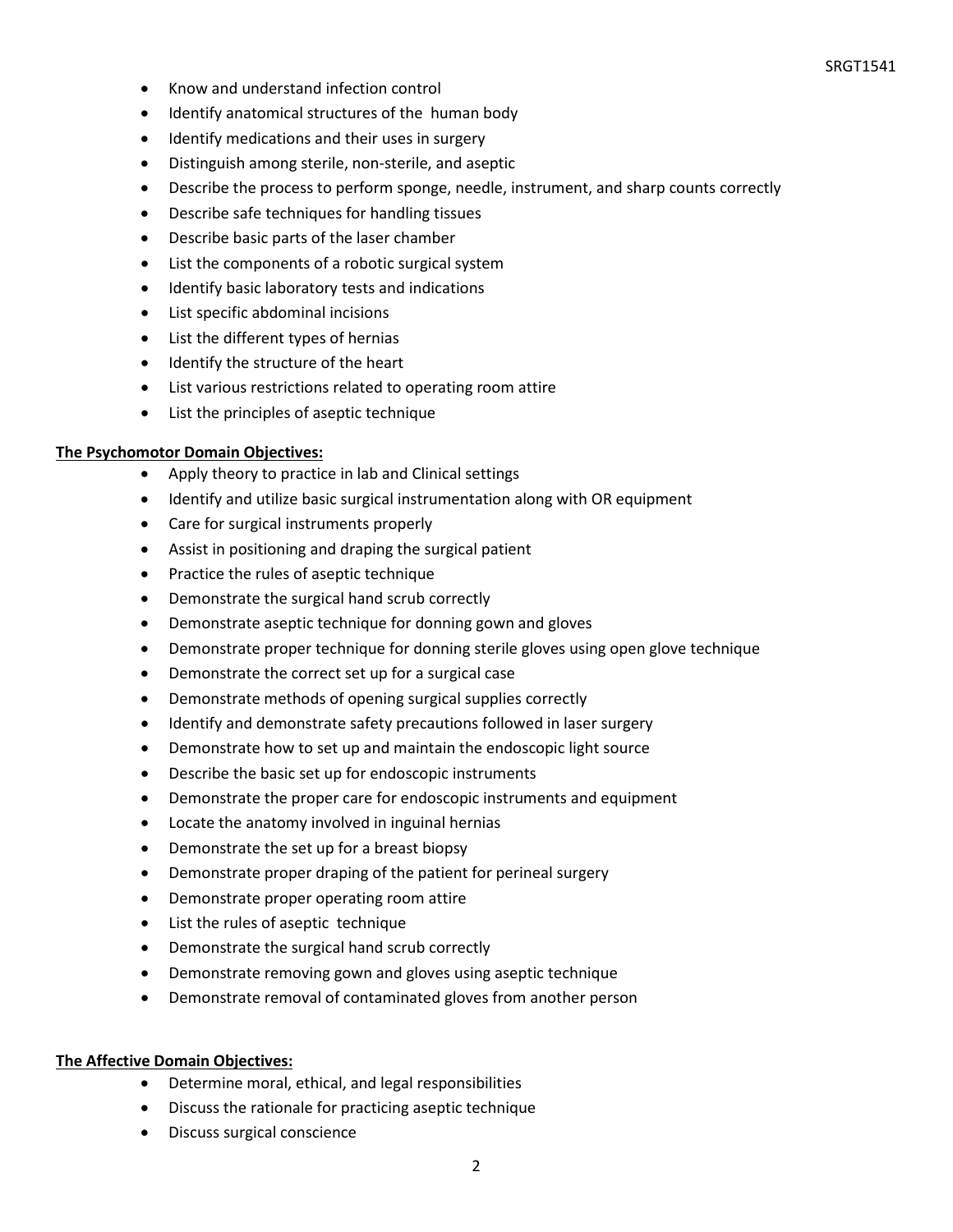- Discuss the characteristics of laser energy
- Discuss and compare classifications of lasers
- Describe the preoperative preparation of equipment for endoscopic procedures
- Discuss the potential benefits of robotic technology
- Discuss proper precautions associated with radiation studies
- Discuss the role of the surgical technician during intraoperative emergency situations
- Discuss the purpose of mesh used for hernia repair
- Discuss instrumentation used for hernia repair
- Discuss instrumentation used for breast surgeries
- Discuss instruments and equipment required in a hysteroscopic procedure
- Discuss the importance of maintaining aseptic technique during vaginal procedures
- Discuss proper hand washing between surgical hand scrub
- Discuss surgical conscience

#### **OUTCOMES ASSESSMENT METHODS**

Assessment methods for this course are both formative and summative.

#### **Formative assessments include**:

- Discussions
- Quizzes
- Unit exams
- Classroom

#### **Summative assessment will be**

• A comprehensive final exam.

#### **ACADEMIC INTEGRITY**

It is the aim of the faculty of South Plains College to foster a spirit of complete honesty and a high standard of integrity. The attempt of any student to present as his or her own any work which he or she has not honestly performed is regarded by the faculty and administration as a most serious offense and renders the offender liable to serious consequences, possibly suspension.

**Cheating** - Dishonesty of any kind on examinations or on written assignments, illegal possession of examinations, the use of unauthorized notes during an examination, obtaining information during an examination from the textbook or from the examination paper of another student, assisting others to cheat, alteration of grade records, illegal entry or unauthorized presence in the office are examples of cheating. Complete honesty is required of the student in the presentation f any and all phases of coursework. This applies to quizzes of whatever length, as well as final examinations, to daily reports and to term papers.

**Plagiarism** - Offering the work of another as one's own, without proper acknowledgment, is plagiarism; therefore, any student who fails to give credit for quotations or essentially identical expression of material taken from books, encyclopedias, magazines and other reference works, or from themes, reports or other writings of a fellow student, is guilty of plagiarism.

#### **SCANS and FOUNDATION SKILLS**

Refer also to Course Objectives. SCANS and Foundation Skills attached.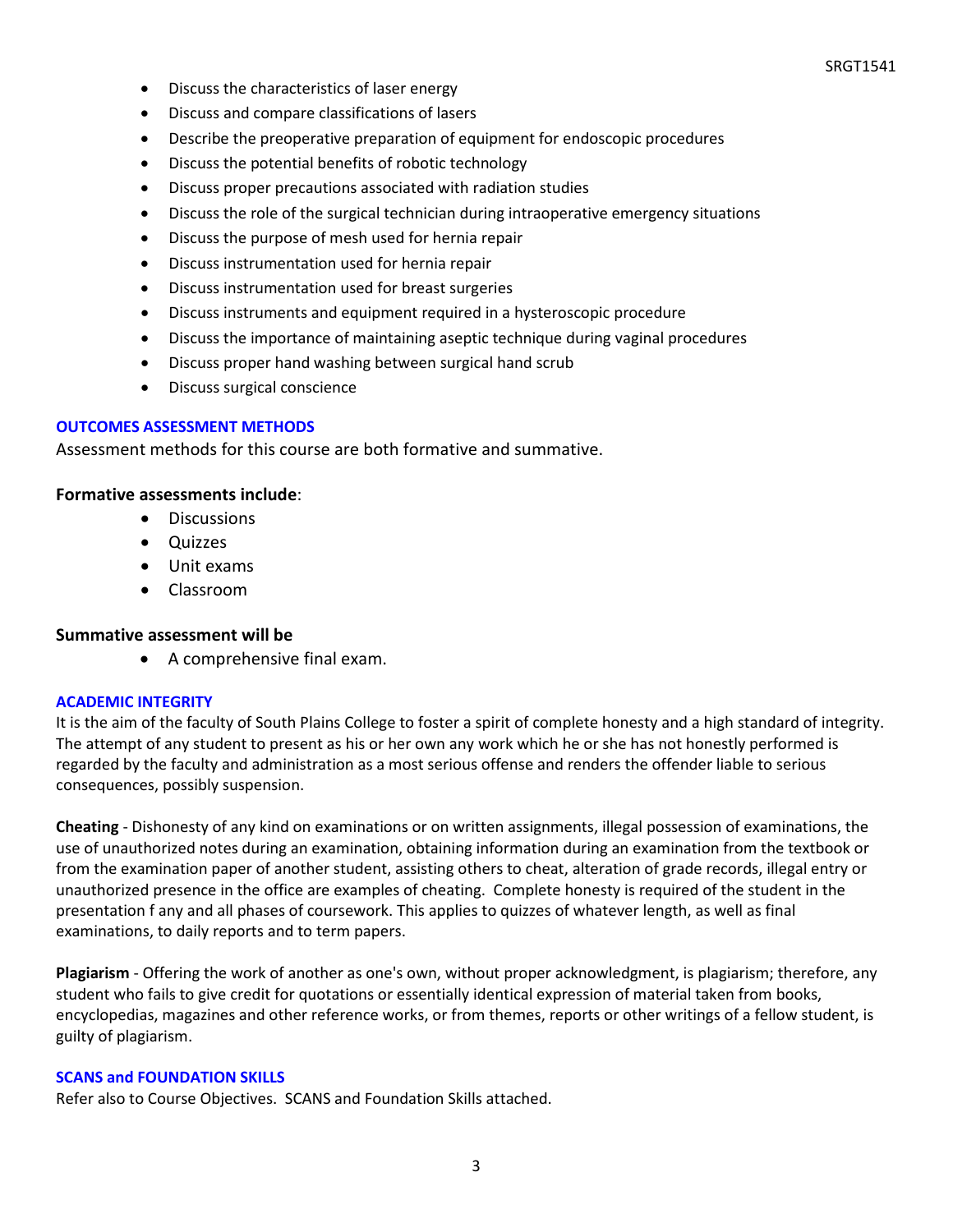#### **VERIFICAION OF WORKPLACE COMPETENCIES -**

This course does not include a Capstone Component.





1. Surgical Technology for the Surgical Technologist: A Positive Care Approach, 5th ed., AST (**Text**) and MindTap

#### **METHODS OF TEACHING**

- Lecture
- PowerPoint Presentations
- Question and Answer
- **Review**
- Quizzes
- **Examinations**
- Demonstrations
- Role Playing
- Homework MindTap

#### **ATTENDANCE POLICY**

Class attendance is mandatory. Students are allowed three (3) absences and will be administratively withdrawn on the fourth  $(4<sup>th</sup>)$  absence. A tardy will be given if the student is not present for class or lab within 5 minutes of the beginning of the class period. Two (2) tardies equal one (1) absence. If a student misses more than 30 minutes of any class session, an absence will be given for the day.

**Due to the importance of medical information being taught, the instructor of this course defines excessive absences as upon missing the 4th class day (or having equivalent tardies) in a course section. A student who meets this criteria will be administratively dropped from the course by the instructor.** 

- Tardies: (Definition): arriving any time after the class has started or not returning from an approved break after class has started.
- Two tardies will be considered missing one class day and counted as such.
- **Work schedule** is **not** an excuse for missing class.
- Any exceptions to this policy must be discussed on an individual basis with the course instructor and the Surgical Technology Program Director. (i.e. – student hospitalization, immediate family member death, etc.)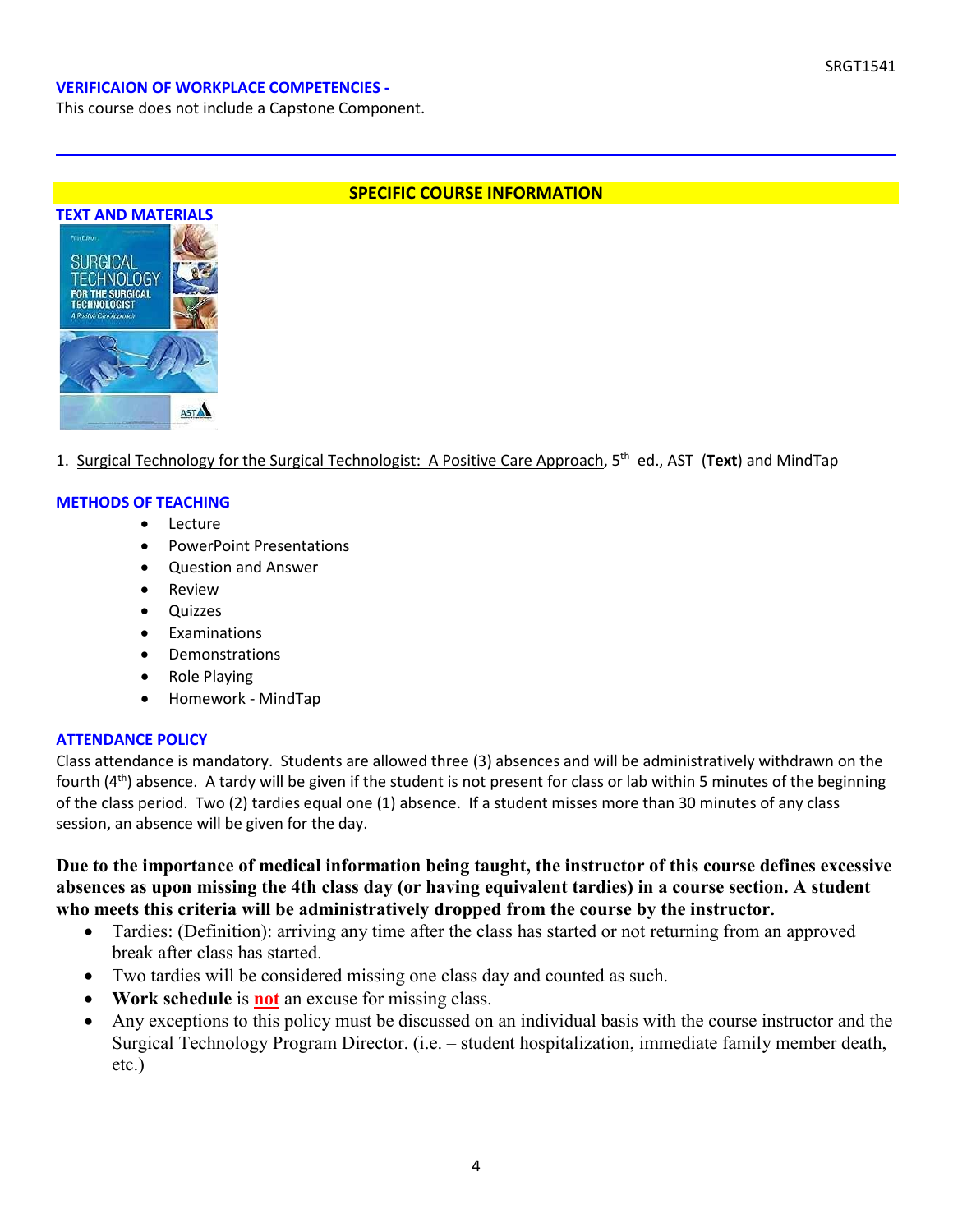### **Class Attendance**

Students are expected to attend all classes in order to be successful in a course. The student may be administratively withdrawn from the course when absences become excessive as defined in the course syllabus.

When an unavoidable reason for class absence arises, such as illness, an official trip authorized by the college or an official activity, the instructor may permit the student to make up work missed. It is the student's responsibility to complete work missed within a reasonable period of time as determined by the instructor. Students are officially enrolled in all courses for which they pay tuition and fees at the time of registration. Should a student, for any reason, delay in reporting to a class after official enrollment, absences will be attributed to the student from the first class meeting.

Students who enroll in a course but have "Never Attended" by the official census date, as reported by the faculty member, will be administratively dropped by the Office of Admissions and Records. A student who does not meet the attendance requirements of a class as stated in the course syllabus and does not officially withdraw from that course by the official census date of the semester, may be administratively withdrawn from that course and receive a grade of "X" or "F" as determined by the instructor. Instructors are responsible for clearly stating their administrative drop policy in the course syllabus, and it is the student's responsibility to be aware of that policy.

It is the student's responsibility to verify administrative drops for excessive absences through MySPC using his or her student online account. If it is determined that a student is awarded financial aid for a class or classes in which the student never attended or participated, the financial aid award will be adjusted in accordance with the classes in which the student did attend/participate and the student will owe any balance resulting from the adjustment.

#### **ASSIGNMENT POLICY**

The student is responsible for being prepared for class, which includes but is not limited to reading the assigned chapters and/or pages from the textbook. In some instances, information from the reading assignments not covered during class may be included on an exam.

#### **GRADING POLICY -** Grades in this course will be determined using the following criteria:

The course grade will be determined by a combination of major exams, class and individual assignments, quizzes, lab activities, and a comprehensive final exam. Exam dates will be announced. The following guidelines will be followed regarding exams:

- 1. The student is expected to complete the exam at the scheduled time. Make-up exams will not be given.
- 2. Late assignments will not be accepted.
- 3. The final exam is comprehensive.
- 4. The last three days of this course are dedicated to the Summative Lab Final due to the complexity of this final. You must be present for your scheduled exam. Students not testing may observe with permission or practice lab skill. Attendance for those class periods is not mandatory.

| (6)Homework                           | 15%        |
|---------------------------------------|------------|
| (1) Lab Skills Average                | 15%        |
| (6) Exams                             | <b>40%</b> |
| (1) Comprehensive Didactic Final Exam | <b>30%</b> |
|                                       |            |

*Grading Scale 90-100 = A 80-89 = B 75-79 = C Below 75 is failing*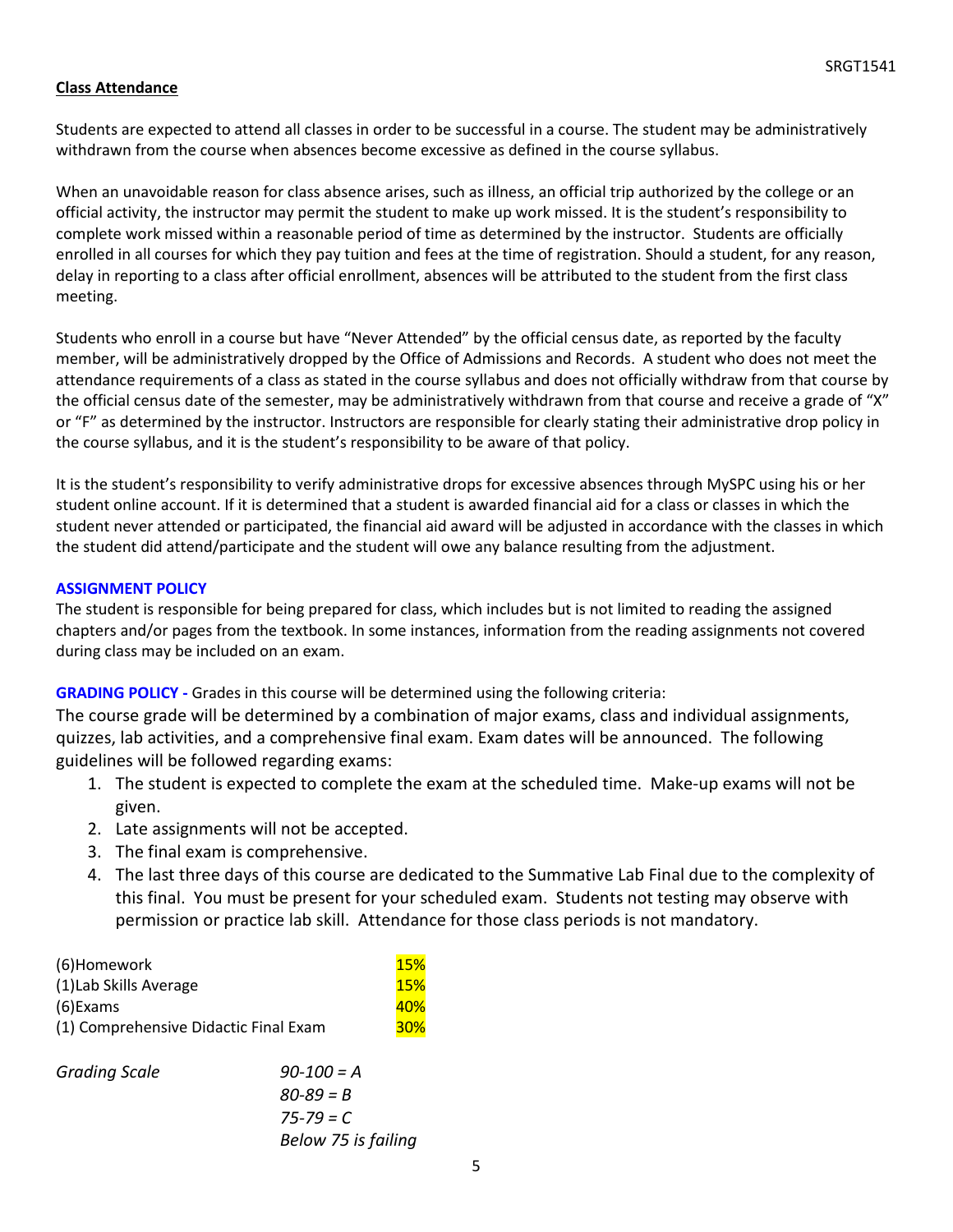A grade average of C (75) must be maintained in all Surgical Technology classes. Failure to do so will result in the student being dropped from the Program.

### **COMMUNICATION POLICY**

Electronic communication between instructor and students in this course will utilize the South Plains College "My SPC" and email systems. Instructor will not initiate communication using private email accounts. Students are encouraged to check SPC email on a regular basis.

## **FACE COVERING COURSE SYLLABUS STATEMENT**

It is the policy of South Plains College for the Fall 2020 semester that as a condition of on-campus enrollment, all students are required to engage in safe behaviors to avoid the spread of COVID-19 in the SPC community. Such behaviors specifically include the requirement that all students properly wear CDC-compliant face coverings while in SPC buildings including in classrooms, labs, hallways, and restrooms. Failure to comply with this policy may result in dismissal from the current class session. If the student refuses to leave the classroom or lab after being dismissed, the student may be referred to the Dean of Students on the Levelland campus or the Dean/Director of external centers for Student Code of Conduct Violation.

# **Dropping a class**

Students should submit a **Student [Initiated](https://forms.office.com/Pages/ResponsePage.aspx?id=ZrGRbWrP6UWeIqAmJdCCqRkmPIpp6AVCixFJfcqITt9UODExTUFXS0JOODhJOTlYM0NEV1kzRk9GMS4u) Drop Form** online**.**

**Students will not be required to obtain an instructor signature to drop**, however, we do encourage students to communicate with instructors or advisors prior to dropping a course when they are able. **There will be no charge for drops for the fall or spring semesters**.

# **Withdrawing from all classes**

If a student wishes to withdraw from all courses, they should initiate that process with the Advising Office. They can schedule an appointment with an advisor by visiting [http://www.southplainscollege.edu/admission](http://www.southplainscollege.edu/admission-aid/advising/spcadvisors.php)[aid/advising/spcadvisors.php](http://www.southplainscollege.edu/admission-aid/advising/spcadvisors.php) or by calling 806-716-2366.

# **Schedule Change (after late registration and before census date)**

To make a schedule change after late registration (August 28) and before the census date (September 9), students should submit a **[Schedule](https://forms.office.com/Pages/ResponsePage.aspx?id=ZrGRbWrP6UWeIqAmJdCCqRkmPIpp6AVCixFJfcqITt9UODIyTkRZSkFHVDNSVFRFV0g0T0tVWVAwRi4u) Change Form.**

After late registration, adding a class requires instructor approval. If a student is requesting to be added to one of your courses and you approve, please email [registrar@southplainscollege.edu](mailto:registrar@southplainscollege.edu) with your approval. This can take the place of signature on the Schedule Change Form that we have required in the past.

For additional information regarding schedule changes, drops and withdrawals, [click](http://www.southplainscollege.edu/admission-aid/apply/schedulechanges.php) here.

### **STUDENT CONDUCT**

Students in this class are expected to abide by the standards of student conduct as defined in the SPC Student Guide.

There are no stupid questions. If you have a question, please ask.

You are under no pressure to sound like a genius every time you speak! However, we do reserve the right to give you a hard time if you ask questions like "Why do we have a right or left shoe and not right or left socks?"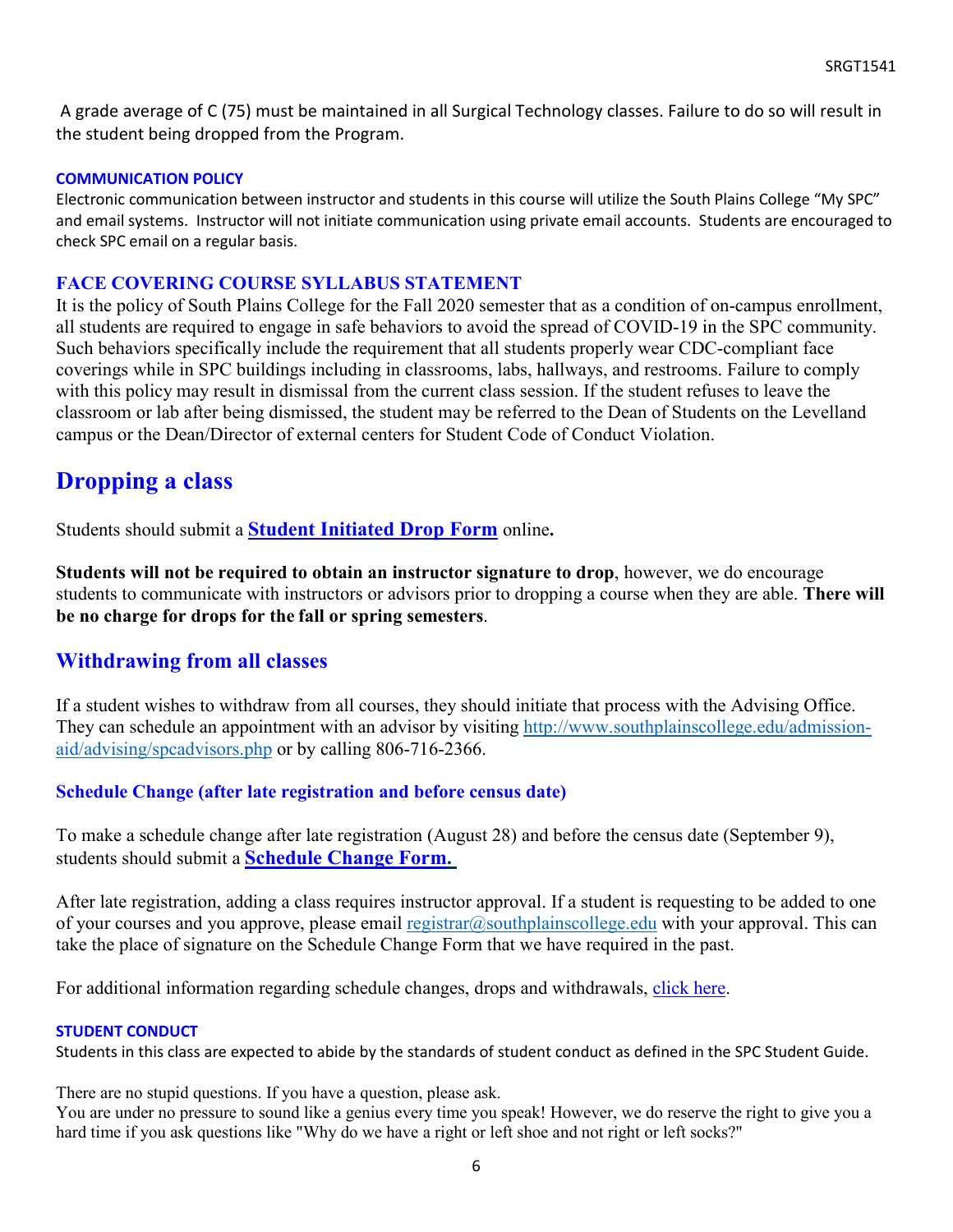You are primarily in lab to practice skills, not to check and update facebook or snapchap. Your participation in the form of questions, comments and feedback is invited and appreciated. However, every semester there's at least one person who incessantly asks questions just to try to be funny, argue, or cause trouble. Nobody appreciates this behavior and it is counterproductive. You know who you are, please leave those attributes in your car on the way into the building.

#### **SPECIAL REQUIREMENTS**

**Cell Phones** – Cell phones are permitted in class and lab. They MUST be turned to silent. A student whose phone sounds during class, or is observed to be using the phone in any way without permission from the instructor will be sent home for the day with an absence.

### **CAMPUS CARRY**

Campus Concealed Carry - Texas Senate Bill - 11 (Government Code 411.2031, et al.) authorizes the carrying of a concealed handgun in South Plains College buildings only by persons who have been issued and are in possession of a Texas License to Carry a Handgun. Qualified law enforcement officers or those who are otherwise authorized to carry a concealed handgun in the State of Texas are also permitted to do so. Pursuant to Penal Code (PC) 46.035 and South Plains College policy, license holders may not carry a concealed handgun in restricted locations. For a list of locations, please refer to the SPC policy at: [\(http://www.southplainscollege.edu/human\\_resources/policy\\_procedure/hhc.php\)](http://www.southplainscollege.edu/human_resources/policy_procedure/hhc.php) Pursuant to PC 46.035, the open carrying of handguns is prohibited on all South Plains College campuses. Report violations to the College Police Department at 806-716-2396 or 9-1-1.

### **SPECIAL REQUIREMENTS (\*Read Carefully)**

- Students must present the signature page acknowledging that the student has read and understands the content of syllabus, program and clinical handbook, grievance policy, and appeals process.
- **These signature pages are due by Sunday of the first week of classes.**
- **Cell Phones** Cell phones are to be turned OFF or silenced during scheduled class periods. **Text messaging is not allowed during scheduled class/lab times.** Cell phones are to be used outside the classroom or lab only on designated breaks. Students are not allowed to have cell phones on their person during exams.

# **COURSE OUTLINE**

# *Course Outline is subject to change by instructor*

#### **Lecture Topics**

- A. Diagnostic Procedures
- B. General Surgery
- C. Genitourinary Surgery
- D. Oral/Maxillofacial Surgery
- E. Plastic/Reconstructive Surgery
- F. Ophthalmic Surgery
- G. Hemostasis/Intraoperative Emergencies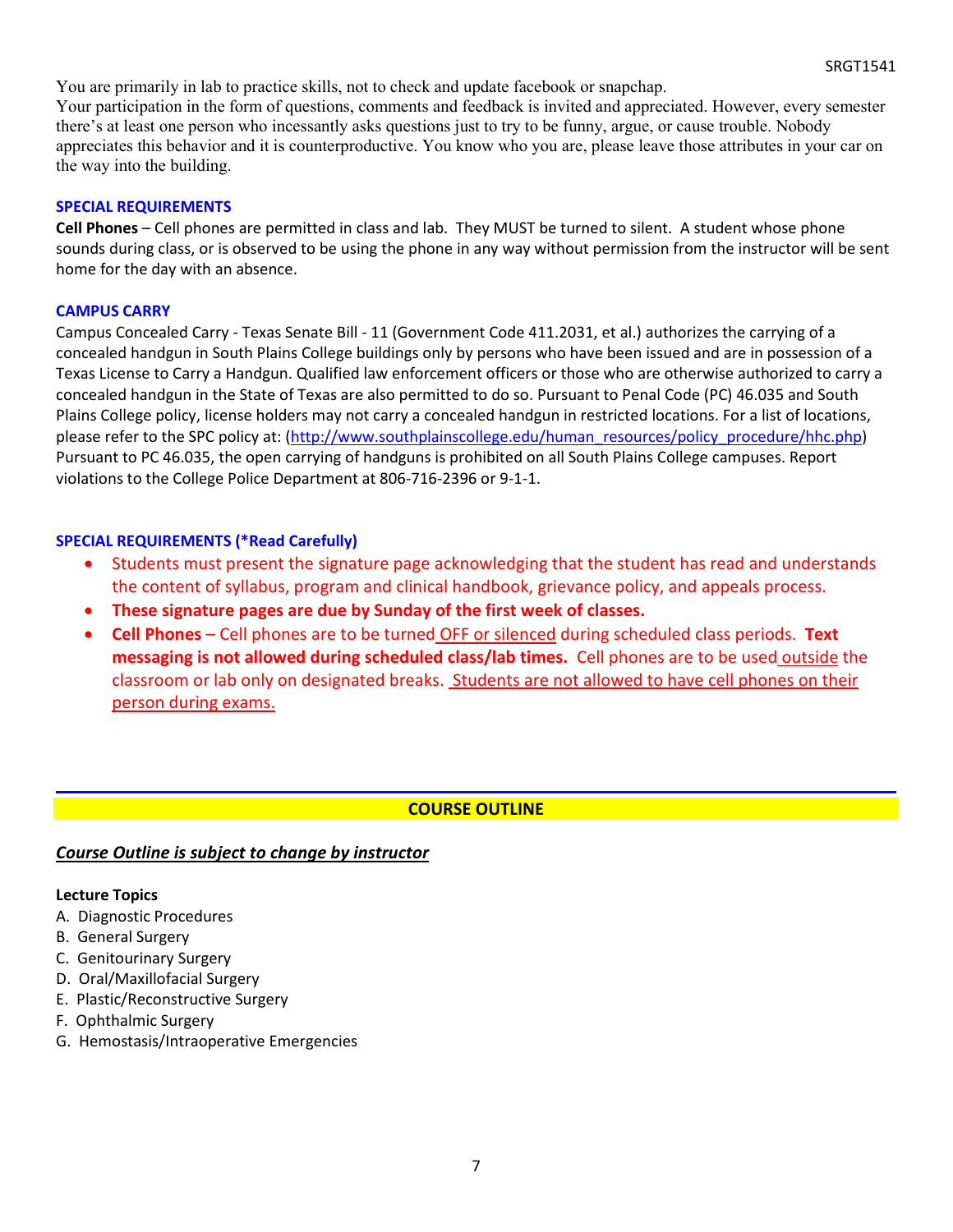| <b>CLASSROOM / ONLINE WORK</b>                             | <b>LABORTORY SCHEDULE (Tuesday)</b>                 |
|------------------------------------------------------------|-----------------------------------------------------|
| WEEK 1:1/11/2020-1/17/2020: Syllabus, Questions and Answer | Tuesday: NO LAB                                     |
| WEEK 2:1/19/2020-1/24/2020:                                | Tuesday: Review Skills                              |
| 1/19/2020 Chapter 13 - Diagnostic Procedures               |                                                     |
| Sources of Patient Data                                    |                                                     |
| Diagnostic Imaging<br>٠                                    |                                                     |
| Laboratory Reports                                         |                                                     |
| Electrodiagnostic Studies                                  |                                                     |
| <b>Pulmonary Diagnosis</b>                                 |                                                     |
| Endoscopy                                                  |                                                     |
| Plethysmography and                                        |                                                     |
| Phleborheography<br><b>MindTap Due: Sunday</b>             |                                                     |
| WEEK 3:1/25/2020-1/31/2020:                                | Tuesday: Show Lab Final / Review                    |
| <b>Chapter 13 Exam</b>                                     |                                                     |
| 1/26/2020 Chapter 14 - General Surgery                     |                                                     |
| Anatomy                                                    |                                                     |
| <b>General Instrumentation</b><br>٠                        |                                                     |
| Room Set up                                                |                                                     |
| Positioning                                                |                                                     |
| <b>Draping</b>                                             |                                                     |
| Incisions                                                  |                                                     |
| Laparotomy Opening and                                     |                                                     |
| Closure<br>WEEK 4:2/1/2020-2/7/2020                        | Tuesday: Loading Supplies/ Pouring Meds/ Drawing Up |
| 2/2/2020 Finish Chapter 14                                 | Meds                                                |
| Hernias                                                    |                                                     |
| <b>Alimentary Canal Surgery</b>                            |                                                     |
| Stomas                                                     |                                                     |
| Surgery of the Pancreas and                                |                                                     |
| Spleen                                                     |                                                     |
| Vascular and other procedures                              |                                                     |
| <b>Breast surgery</b>                                      |                                                     |
| Thyroid, Parathyroid, Tracheal                             |                                                     |
| Surgery                                                    |                                                     |
| <b>MindTap Due Sunday</b><br>WEEK 5:2/8/2020-2/14/2020     | Tuesday: Gown and Gloving Surgeon                   |
| <b>Chapter 14 Exam</b>                                     |                                                     |
| 2/9/2020 Chapter 20 - Genitourinary Surgery                |                                                     |
| Anatomy                                                    |                                                     |
| Adrenal gland pathology                                    |                                                     |
| Urinary pathology                                          |                                                     |
| Male reproductive pathology                                |                                                     |
| Diagnostics                                                |                                                     |
| Special Equipment, Instruments                             |                                                     |
| and supplies                                               |                                                     |
| Pre-op and Intra-op                                        |                                                     |
| preparation<br>WEEK 6:2/15/2020-2/21-2020                  |                                                     |
| 2/16/2020 Finish Chapter 20                                | Tuesday: Passing Instruments                        |
|                                                            |                                                     |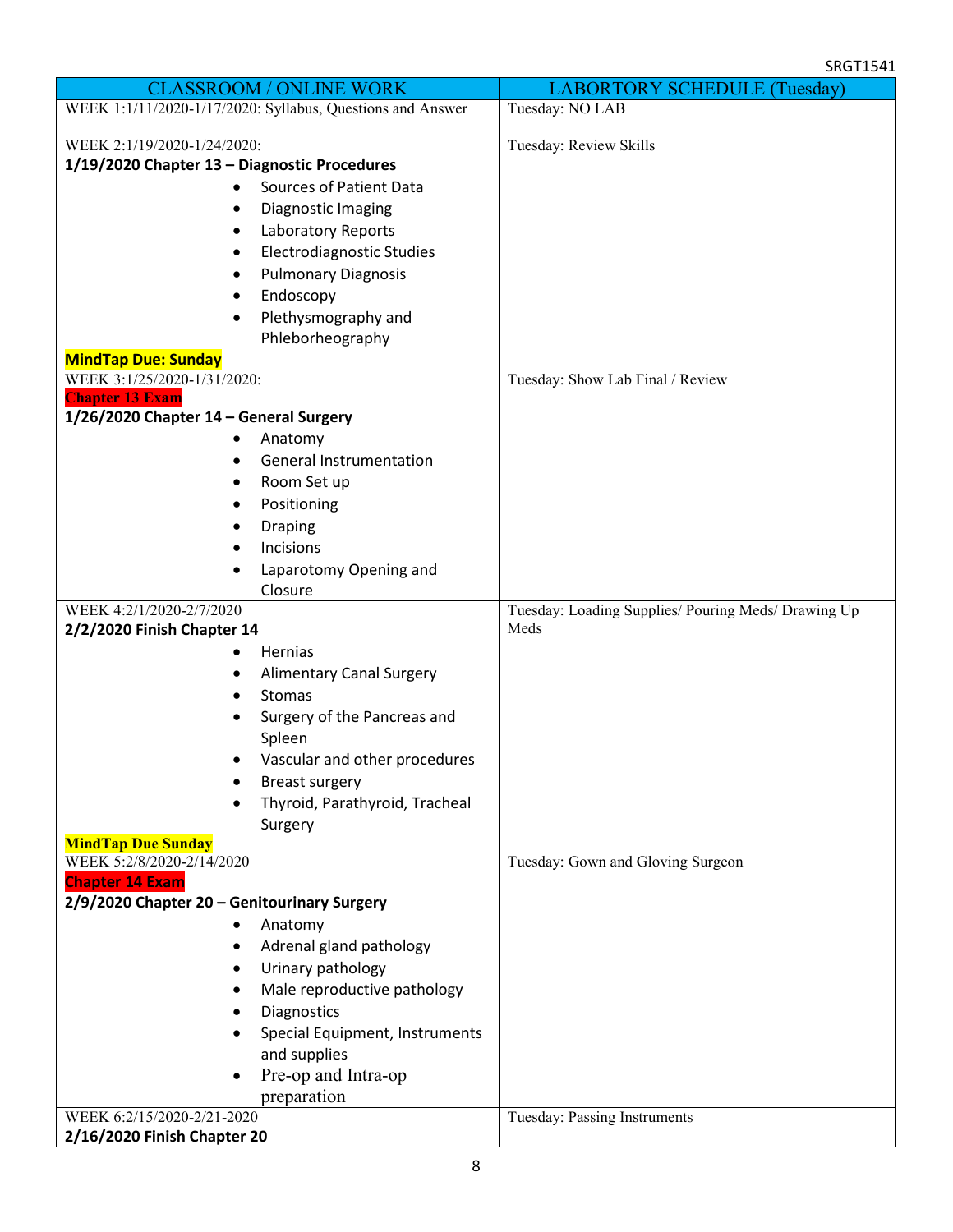#### SRGT1541

| Incisions                                                |                                                |
|----------------------------------------------------------|------------------------------------------------|
| <b>Surgical Procedures</b>                               |                                                |
| <b>Special Considerations</b>                            |                                                |
| <b>MindTap Due Sunday</b>                                |                                                |
| WEEK 7:2/22/2020-2/28/2020                               | Tuesday: Breaking down Set-up and Gown Removal |
| <b>Chapter 20 Exam</b>                                   |                                                |
| 2/23/2020 Chapter 18 - Oral and Maxillofacial Surgery    |                                                |
| Oral Anatomy                                             |                                                |
| Oral pathology                                           |                                                |
| Diagnostics                                              |                                                |
| <b>Oral Procedures</b>                                   |                                                |
| <b>Maxillofacial Procedures</b>                          |                                                |
| MindTap Due AND ONLINE EXAM by Sunday                    |                                                |
| WEEK 8:3/1/2020-3/7/2020                                 | Tuesday: Hospital Visit (Pending)              |
| 3/2/2020 Chapter 19 - Plastic and Reconstructive Surgery |                                                |
| Anatomy                                                  |                                                |
| Pathology                                                |                                                |
| Diagnostics                                              |                                                |
| Special Instrumentation,                                 |                                                |
| Supplies, Drugs and Equipment                            |                                                |
| <b>Special Considerations</b>                            |                                                |
| WEEK 9:3/8/2020-3/14/2020                                | Tuesday: Extremity Draping and Prepping        |
| 3/9/2020 Finish Chapter 19                               |                                                |
| Surgical Intervention                                    |                                                |
| <b>MindTap Due and ONLINE EXAM Sunday</b>                |                                                |
| WEEK 10: SPRING BREAK 3/15/2020-3/21/2020                | Tuesday: Spring Break                          |
| WEEK 11:3/22/2020-3/28/2020                              | Tuesday: Lithotomy Draping and Prepping        |
| 3/23/2020 Chapter 16 - Ophthalmic Surgery                |                                                |
| Anatomy                                                  |                                                |
| Pathology                                                |                                                |
| <b>Drugs</b>                                             |                                                |
| <b>Special Considerations</b>                            |                                                |
|                                                          |                                                |
| WEEK 12:3/29/2020-4/4/2020                               | Tuesday: Group 1 Review/Check offs             |
| 3/30/2020 Finish Chapter 16                              |                                                |
| <b>Surgical Interventions</b>                            |                                                |
| <b>MindTap Due</b>                                       |                                                |
| WEEK 13:4/5/2020-4/11/2020<br><b>Chapter 16 Exam</b>     | Tuesday: Laparoscopic Passing                  |
| 4/6/2020 Chapter 8 - Hemostasis and Emergency Situations |                                                |
| Hemostasis/blood replacement                             |                                                |
| Indications of emergencies<br>٠                          |                                                |
|                                                          |                                                |
| Objectives and priorities                                |                                                |
| <b>EMS</b>                                               |                                                |
| WEEK 14:4/12/2020-4/18/2020                              | Tuesday: Hospital Visit (Pending)              |
| 4/13/2020 Finish Chapter 8                               |                                                |
| <b>CPR</b>                                               |                                                |
| MH - Malignant Hyperthermia<br>$\bullet$                 |                                                |
| Disseminated Intravascular                               |                                                |
| Coagulation                                              |                                                |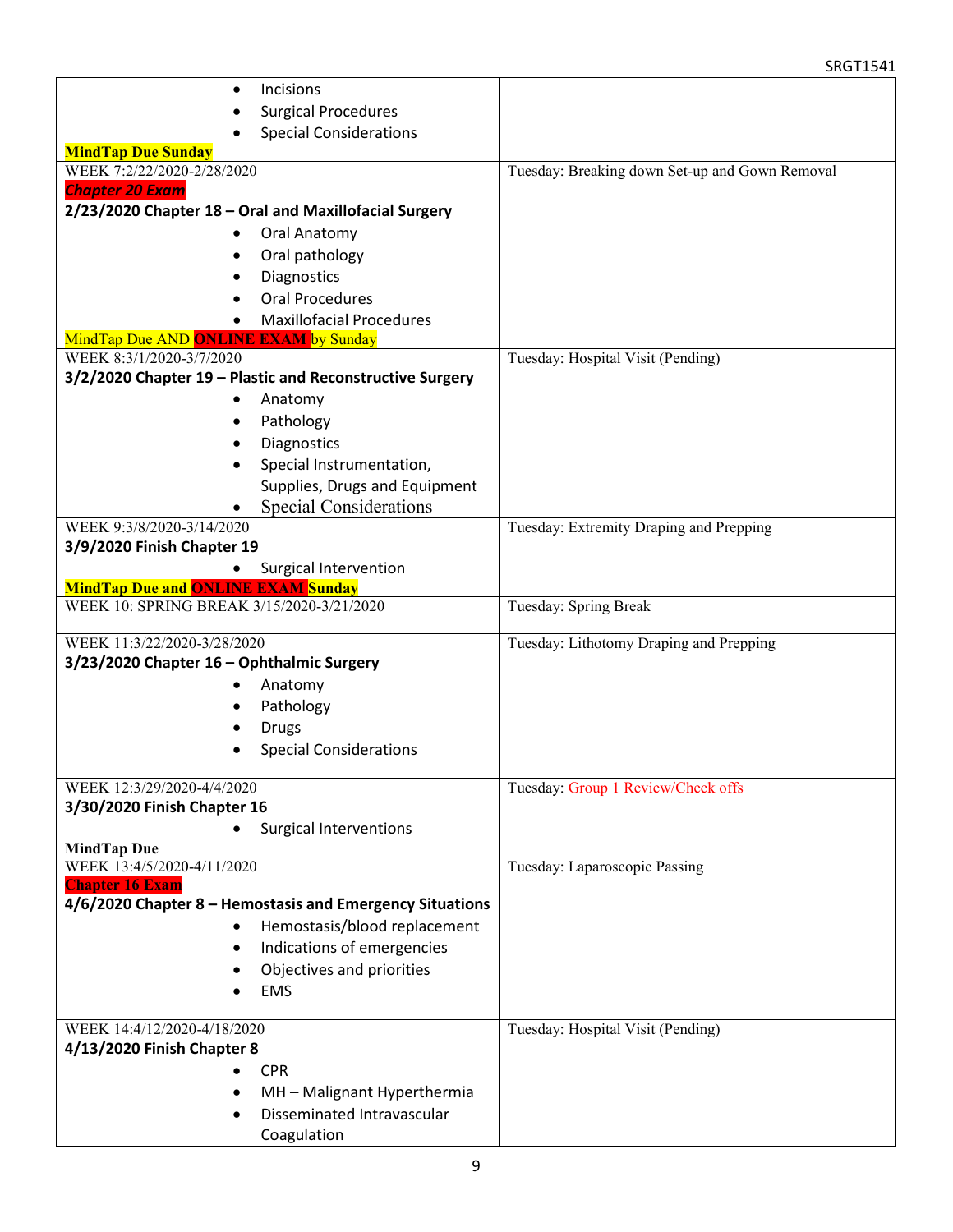| Syncope<br>Convulsions/Seizure/Anaphylaxis<br>Radiological/Chemical/Biological<br>Warfare |                     |  |  |  |
|-------------------------------------------------------------------------------------------|---------------------|--|--|--|
| <b>MindTap Due Sunday</b>                                                                 |                     |  |  |  |
| WEEK 15:4/19/2020-4/25/2020:                                                              | Tuesday: Mock Final |  |  |  |
| 4/20/2020 Chapter 8 Exam                                                                  |                     |  |  |  |
| Mock Final                                                                                |                     |  |  |  |
| WEEK 16: 4/26/2020-5/2/2020:                                                              | Tuesday: Mock Final |  |  |  |
| 4/27/2020 Mock Final                                                                      |                     |  |  |  |
| FINALS: 5/3/2020-5/9/2020:                                                                | Tuesday: Lab Final  |  |  |  |
| 5/3/2020 COMPREHENSIVE FINAL EXAM                                                         |                     |  |  |  |
| <b>Lab Final</b>                                                                          |                     |  |  |  |
|                                                                                           |                     |  |  |  |
| <b>MAY 11: COMPLETE PAPERWORK</b>                                                         |                     |  |  |  |

#### **ACCOMMODATIONS**

#### **4.1.1.1. DIVERSITY STATEMENT**

In this class, the teacher will establish and support an environment that values and nurtures individual and group differences and encourages engagement and interaction. Understanding and respecting multiple experiences and perspectives will serve to challenge and stimulate all of us to learn about others, about the larger world and about ourselves. By promoting diversity and intellectual exchange, we will not only mirror society as it is, but also model society as it should and can be.

#### **4.1.1.2. DISABILITIES STATEMENT**

Students with disabilities, including but not limited to physical, psychiatric, or learning disabilities, who wish to request accommodations in this class should notify the Disability Services Office early in the semester so that the appropriate arrangements may be made. In accordance with federal law, a student requesting accommodations must provide acceptable documentation of his/her disability to the Disability Services Office. For more information, call or visit the Disability Services Office at Levelland (Student Health & Wellness Office) 806-716-2577, Reese Center (Building 8) 806- 716-4675, or Plainview Center (Main Office) 806-716-4302 or 806-296-9611.

#### **4.1.1.3 NON-DISCRIMINATION STATEMENT**

South Plains College does not discriminate on the basis of race, color, national origin, sex, disability or age in its programs and activities. The following person has been designated to handle inquiries regarding the non-discrimination policies: Vice President for Student Affairs, South Plains College, 1401 College Avenue, Box 5, Levelland, TX 79336. Phone number 806-716-2360.

#### **4.1.1.4 TITLE IX PREGNANCY ACCOMMODATIONS STATEMENT**

If you are pregnant, or have given birth within six months, Under Title IX you have a right to reasonable accommodations to help continue your education. To [activate](http://www.southplainscollege.edu/employees/manualshandbooks/facultyhandbook/sec4.php) accommodations you must submit a Title IX pregnancy accommodations request, along with specific medical documentation, to the Director of Health and Wellness. Once approved, notification will be sent to the student and instructors. It is the student's responsibility to work with the instructor to arrange accommodations. Contact the Director of Health and Wellness at 806-716-2362 or [email](http://www.southplainscollege.edu/employees/manualshandbooks/facultyhandbook/sec4.php) [cgilster@southplainscollege.edu](mailto:cgilster@southplainscollege.edu) for assistance.

#### **4.1.1.5 OPTIONAL STATEMENT - CAMPUS [CONCEALED CARRY](http://www.southplainscollege.edu/employees/manualshandbooks/facultyhandbook/sec4.php) STATEMENT**

Texas Senate Bill - 11 (Government Code 411.2031, et al.) authorizes the carrying of a concealed handgun in South Plains College buildings only by persons who have been issued and are in possession of a Texas License to Carry a Handgun. Qualified law enforcement officers or those who are otherwise authorized to carry a concealed handgun in the State of Texas are also permitted to do so. Pursuant to Penal Code (PC) 46.035 and South Plains College policy, license holders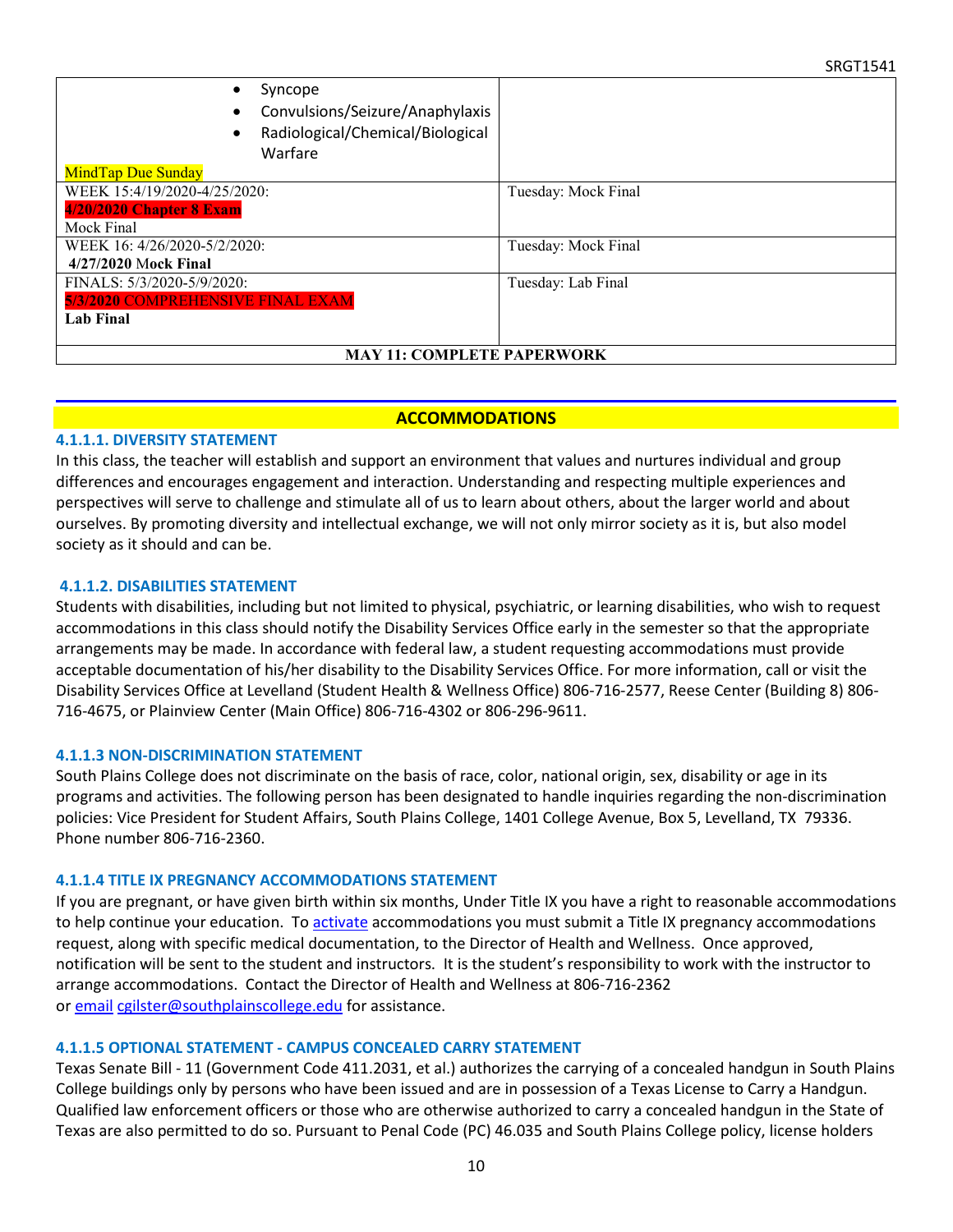may not carry a concealed handgun in restricted locations. For a list of locations and Frequently Asked Questions, please refer to the Campus Carry page at: <http://www.southplainscollege.edu/campuscarry.php>

Pursuant to PC 46.035, the open carrying of handguns is prohibited on all South Plains College campuses. Report violations to the College Police Department at 806-716-2396 or 9-1-1.

### **FOUNDATION SKILLS**

## **BASIC SKILLS–Reads, Writes, Performs Arithmetic and Mathematical Operations, Listens and Speaks**

F-1 Reading–locates, understands, and interprets written information in prose and in documents such as manuals, graphs, and schedules.

F-2 Writing–communicates thoughts, ideas, information and messages in writing and creates documents such as letters, directions, manuals, reports, graphs, and flow charts.

F-3 Arithmetic–performs basic computations; uses basic numerical concepts such as whole numbers, etc.

F-4 Mathematics–approaches practical problems by choosing appropriately from a variety of mathematical techniques.

F-5 Listening–receives, attends to, interprets, and responds to verbal messages and other cues.

F-6 Speaking–organizes ideas and communicates orally.

# **THINKING SKILLS–Thinks Creatively, Makes Decisions, Solves Problems, Visualizes and Knows How to Learn and Reason**

F-7 Creative Thinking–generates new ideas.

F-8 Decision-Making–specifies goals and constraints, generates alternatives, considers risks, evaluates and chooses best alternative.

F-9 Problem Solving–recognizes problems, devises and implements plan of action.

F-10 Seeing Things in the Mind's Eye–organizes and processes symbols, pictures, graphs, objects, and other information.

F-11 Knowing How to Learn–uses efficient learning techniques to acquire and apply new knowledge and skills. F-12 Reasoning–discovers a rule or principle underlying the relationship between two or more objects and applies it when solving a problem.

# **PERSONAL QUALITIES–Displays Responsibility, Self-Esteem, Sociability, Self-Management, Integrity and Honesty**

F-13 Responsibility–exerts a high level of effort and perseveres towards goal attainment.

F-14 Self-Esteem–believes in own self-worth and maintains a positive view of self.

F-15 Sociability–demonstrates understanding, friendliness, adaptability, empathy and politeness in group settings.

F-16 Self-Management–assesses self accurately, sets personal goals, monitors progress and exhibits selfcontrol.

F-17 Integrity/Honesty–chooses ethical courses of action.

### **SCANS COMPETENCIES**

C-1 **TIME** - Selects goal - relevant activities, ranks them, allocates time, prepares and follows schedules. C-2 **MONEY** - Uses or prepares budgets, makes forecasts, keeps records and makes adjustments to meet objectives.

C-3 **MATERIALS AND FACILITIES** - Acquires, stores, allocates, and uses materials or space efficiently.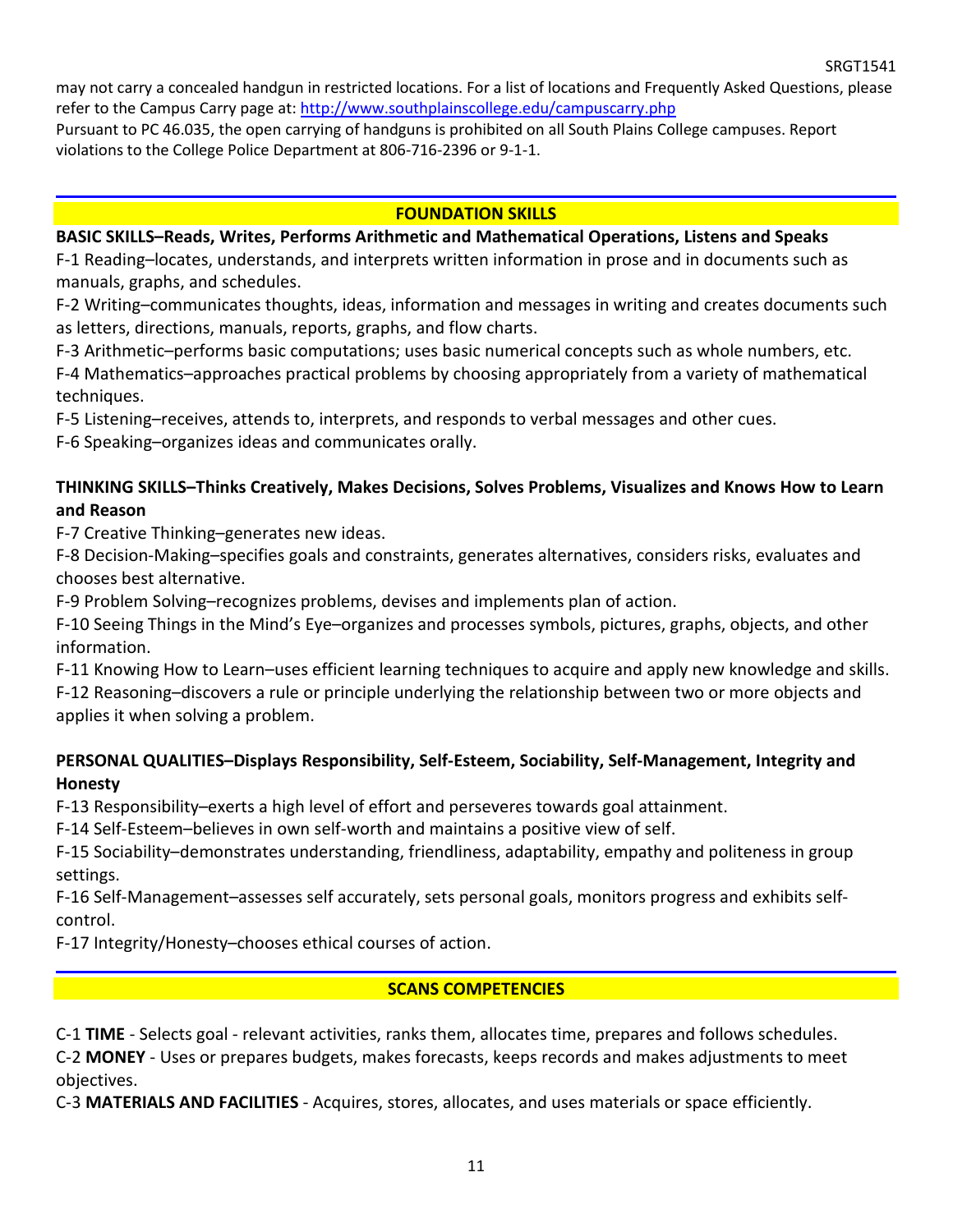C-4 **HUMAN RESOURCES** - Assesses skills and distributes work accordingly, evaluates performances and provides feedback.

# **INFORMATION - Acquires and Uses Information**

C-5 Acquires and evaluates information.

- C-6 Organizes and maintains information.
- C-7 Interprets and communicates information.
- C-8 Uses computers to process information.

# **INTERPERSONAL–Works With Others**

C-9 Participates as members of a team and contributes to group effort.

C-10 Teaches others new skills.

C-11 Serves Clients/Customers–works to satisfy customer's expectations.

C-12 Exercises Leadership–communicates ideas to justify position, persuades and convinces others,

responsibly challenges existing procedures and policies.

C-13 Negotiates-works toward agreements involving exchanges of resources; resolves divergent interests.

C-14 Works With Diversity–works well with men and women from diverse backgrounds.

# **SYSTEMS–Understands Complex Interrelationships**

C-15 Understands Systems–knows how social, organizational, and technological systems work and operates effectively with them.

C-16 Monitors and Corrects Performance–distinguishes trends, predicts impacts on system operations, diagnoses systems performance and corrects malfunctions.

C-17 Improves or Designs Systems–suggests modifications to existing systems and develops new or alternative systems to improve performance.

# **TECHNOLOGY–Works with a Variety of Technologies**

C-18 Selects Technology–chooses procedures, tools, or equipment, including computers and related technologies.

C-19 Applies Technology to Task–understands overall intent and proper procedures for setup and operation of equipment.

C-20 Maintains and Troubleshoots Equipment–prevents, identifies, or solves problems with equipment, including computers and other technologies.